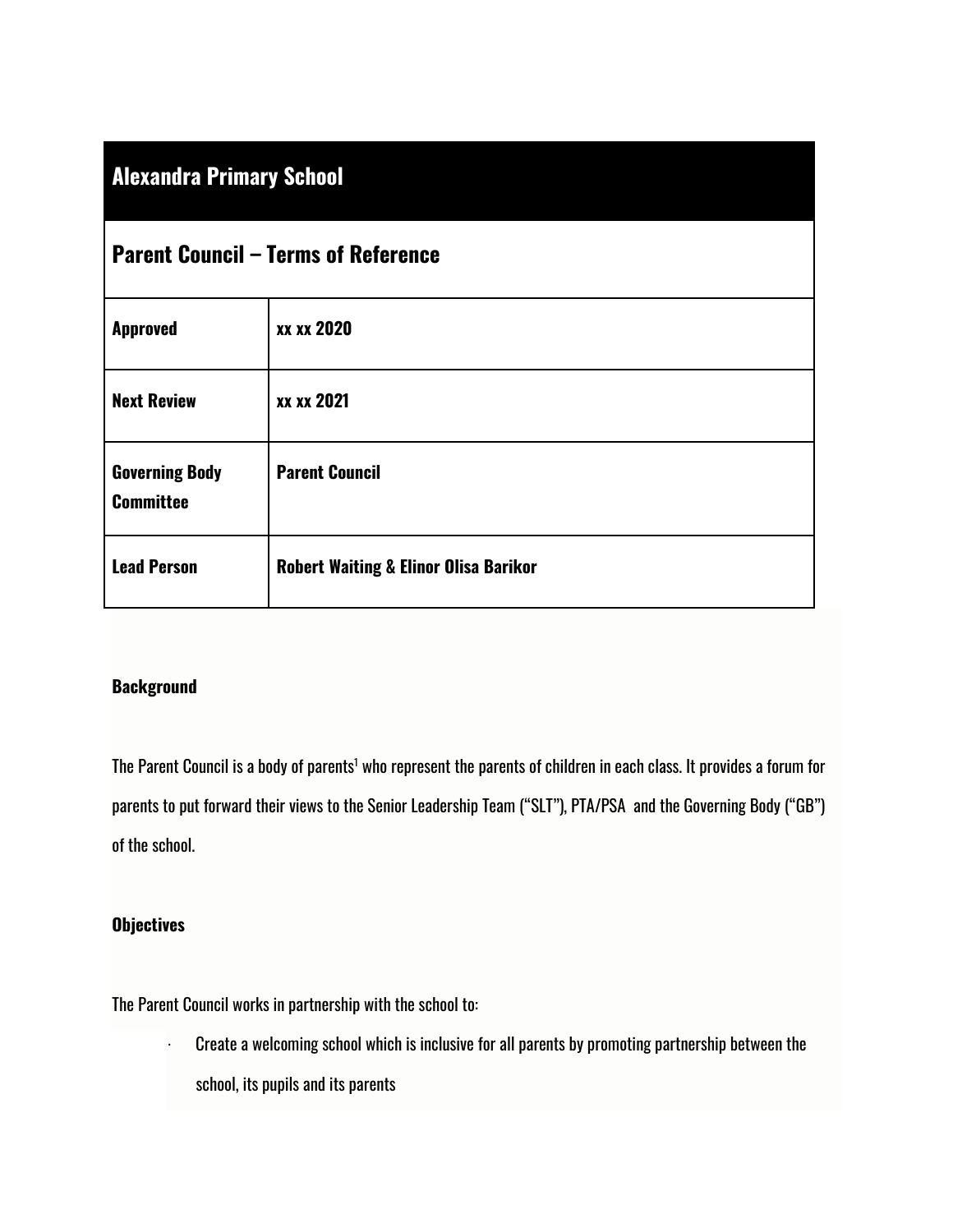- · Develop and engage in activities which support the education and welfare of the pupils
- · Identify and represent the views of parents on matters affecting the education and welfare of the pupils

#### **Scope**

The Governing Body remains the decision making body and provides the strategic leadership of the school. The Parent Council will provide a forum for consultation and advice on matters such as (but not limited to):

- · Procedures which affect the day-to-day operation of the school.
- Systems of communication between the school and parents on matters concerning the operation of the school.
- · Matters designed to foster greater parental participation and engagement in the education of pupils by all parents.

Some topics cannot be addressed by the Parent Council & should be referred directly by individual parents to the class teacher in the first instance or a member of the school leadership team (Year Group Leaders/Phase Leaders/Assistant Heads/Deputy Head/Head Teacher). These includes matters such as, but not restricted to:

- · School policies and procedures relating to general curriculum issues & details
- · Issues relating to individual children or staff
- · Individual complaints or grievances

## **How is this achieved?**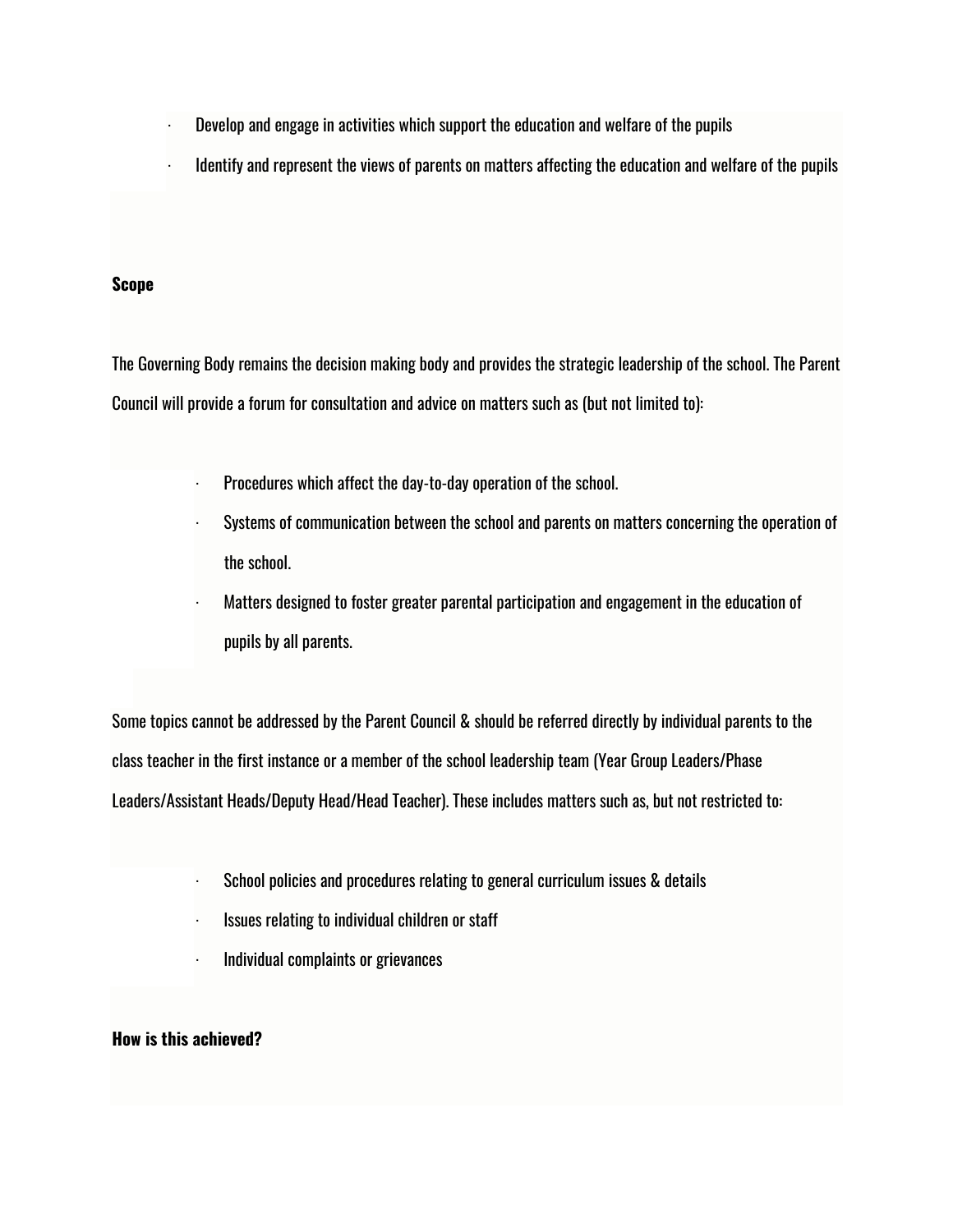The Parent Council will be a forum for gathering, discussing & conveying parental views to the school. It will be involved in working with the school to address matters identified from the annual Parent Survey and making recommendations to the Senior Leadership Team & Governing Body regarding possible actions that could be taken in relation to these. Accordingly the work of the Parent Council will complement the the Senior Leadership Team & the Governing Body.

The Parent Council will meet half-termly. Meetings will be minuted and made available to all parents, the Senior Leadership Team & the Governing Body. Headline information from the PC meetings will also be presented to the Children, Families and Community Governor committee by the associated PC governor.

Meetings will be conducted in a positive spirit, be constructive and solution focused. The impact of its work and these Terms of Reference will be reviewed annually by the Parent Council at the end of each academic year, initiated by the Chair.

#### **Membership**

Membership of the Parent Council is open to all parents and carers who currently have a child at Alexandra Primary School. Membership will consist of;

- At least one volunteer parent from each class (the "Class Member")
- The Head Teacher or Deputy Head Teacher
- One member of the Governing Body
- Chair or representative of the PSA

Other members of staff will be invited to meetings as appropriate.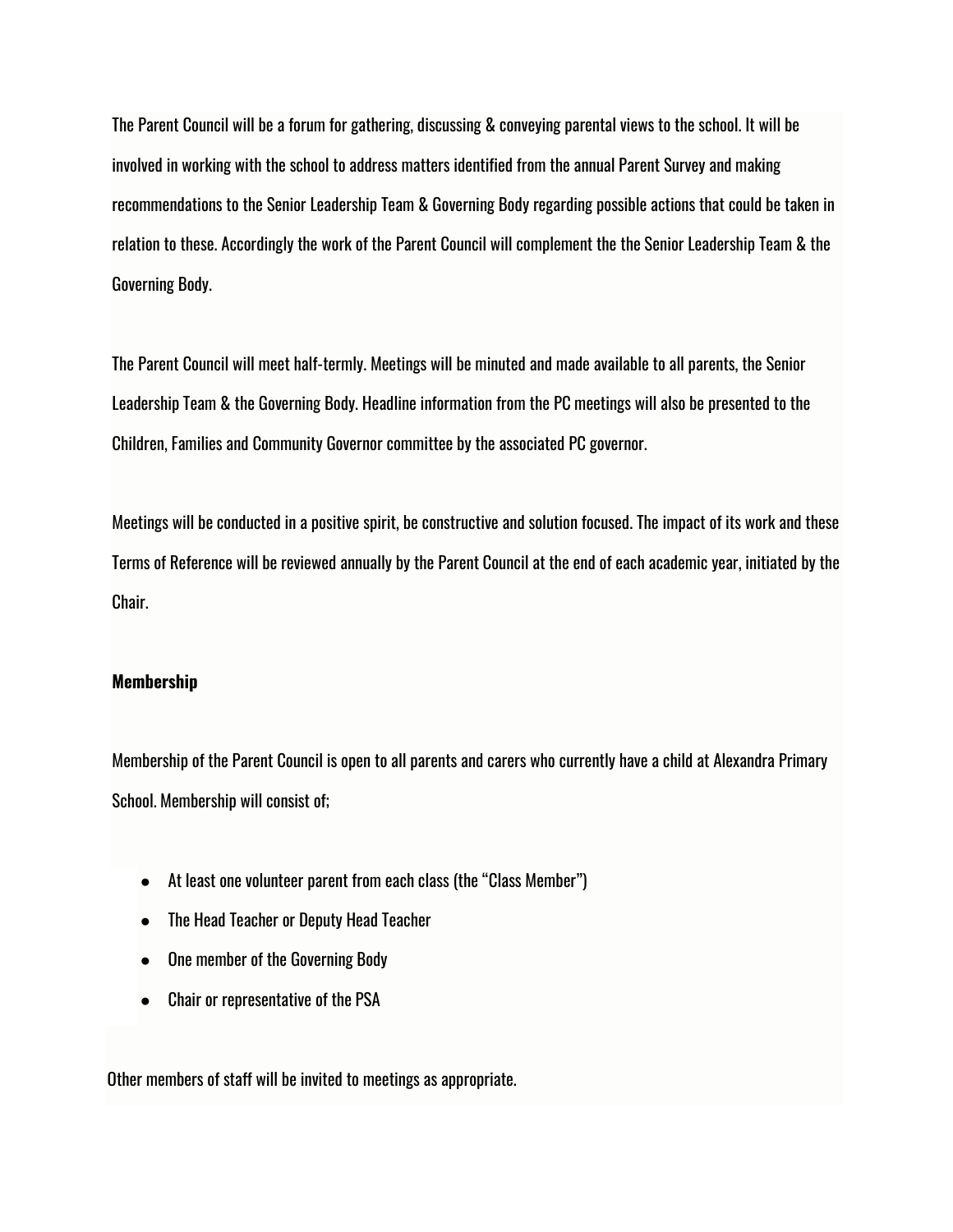At the first meeting of the Parent Council each academic year one of the Parent members will be selected to act as Chair, one will be selected to act as Vice-Chair and one will be selected to act as Secretary. Details of these roles can be found in Appendix I to this document. The term of office for each member shall be one year – with members able to sit in role for a maximum of three consecutive years.

## Class Members

The maximum number of volunteer parents representing any given year group will be equal to the number of classes in that year - meaning that ideally the Parent Council will be made up of one parent representative from each class. The process for recruiting Class Members will be as follows;

- o In the last half-term of each academic year, the Chair of the Parent Council will invite all parents to express their interest in taking up the role of Class Member for the following year.
- o The Chair will then appoint the members for the following year as follows;
	- o If only one parent in any given class has expressed an interest in the role they will be appointed as the representative for the following year.
	- o If more than one parent in a class has expressed an interest in the role the Chair will facilitate a poll of parents in the class in order to decide who will be appointed.
	- o If no parents in a class have expressed an interest in the role the Chair will not allocate a representative for that class. A representative for the class in question may join during the academic year if an individual comes forward to fill the vacancy.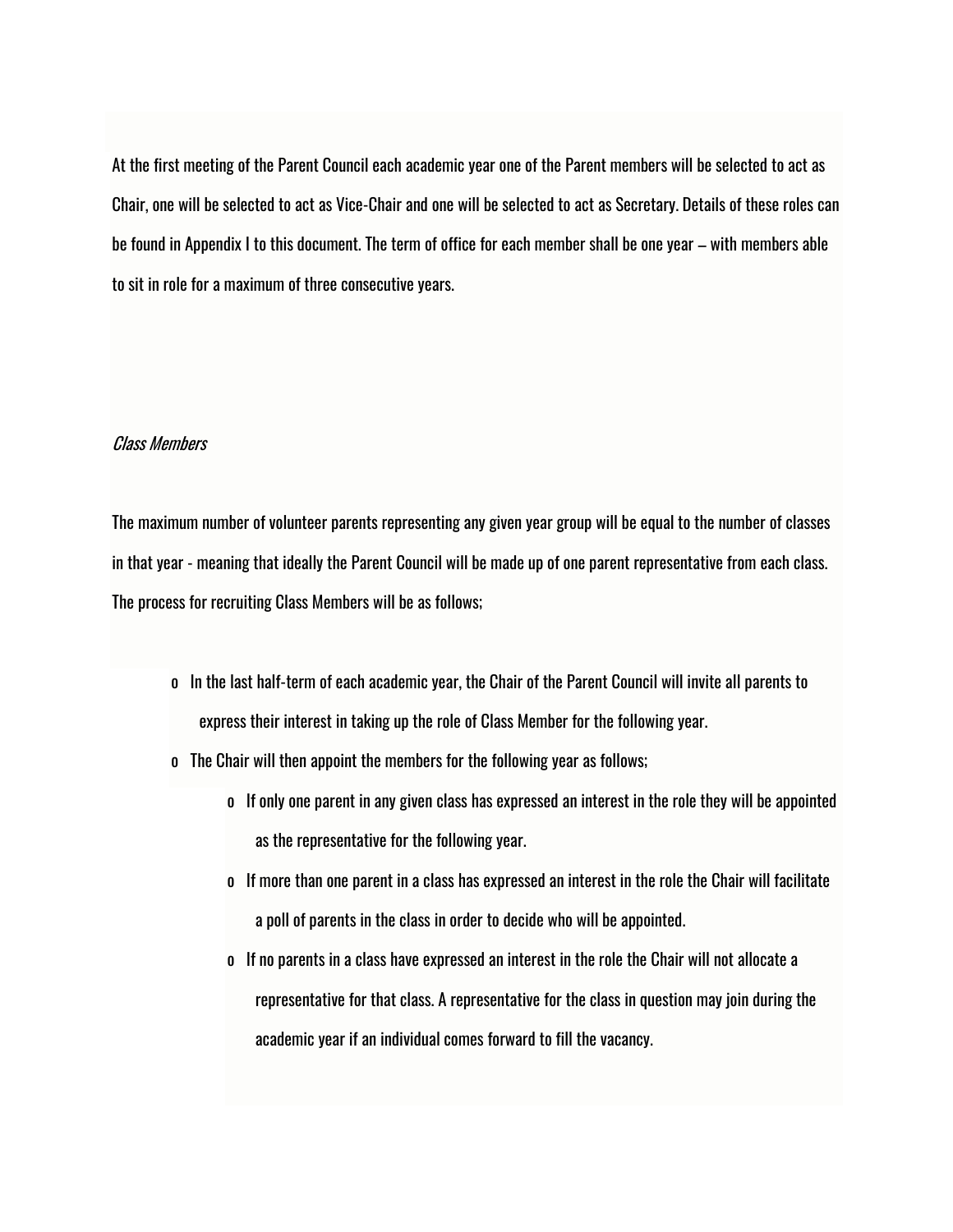The school will invite representatives from the newly started Foundation Stage classes (Reception and Nursery) to express their interest in becoming a member of the Parent Council on joining the school and by the end of September each year. The Chair of the Council will then allocate the places on the Council, in accordance with the steps above.

If a Parent Council member acts in a way that is considered by other members to undermine the objectives of the Parent Council, their membership of the Parent Council shall be terminated if the majority of parent members agree. Termination of membership would be confirmed in writing to the member by the Chair.

#### **Meetings**

The Parent Council meets once every school half- term.

- o At the last meeting of the academic year the Chair will set the first meeting date and time for the following academic year.
- o At the first meeting of the academic year the Chair, with input from Council members, will set the dates and times of meetings for the remainder of the year.

Meeting dates for the year will be made available on the school website.

In order for a meeting to be quorate there must be at least ten class representatives in attendance. The Head Teacher or Deputy Head Teacher must also be present for the meeting to go ahead.

The Chair will work with the Deputy Head Teacher to draft the agenda for each meeting, which will be emailed to the Parent Council members, along with additional paperwork to cascade to their classes, at least 10 days before the meeting is scheduled to take place. Members will then obtain feedback from the parents of children in their class prior to each meeting on the agenda topic and matters of "any other business". The topics of discussion for the year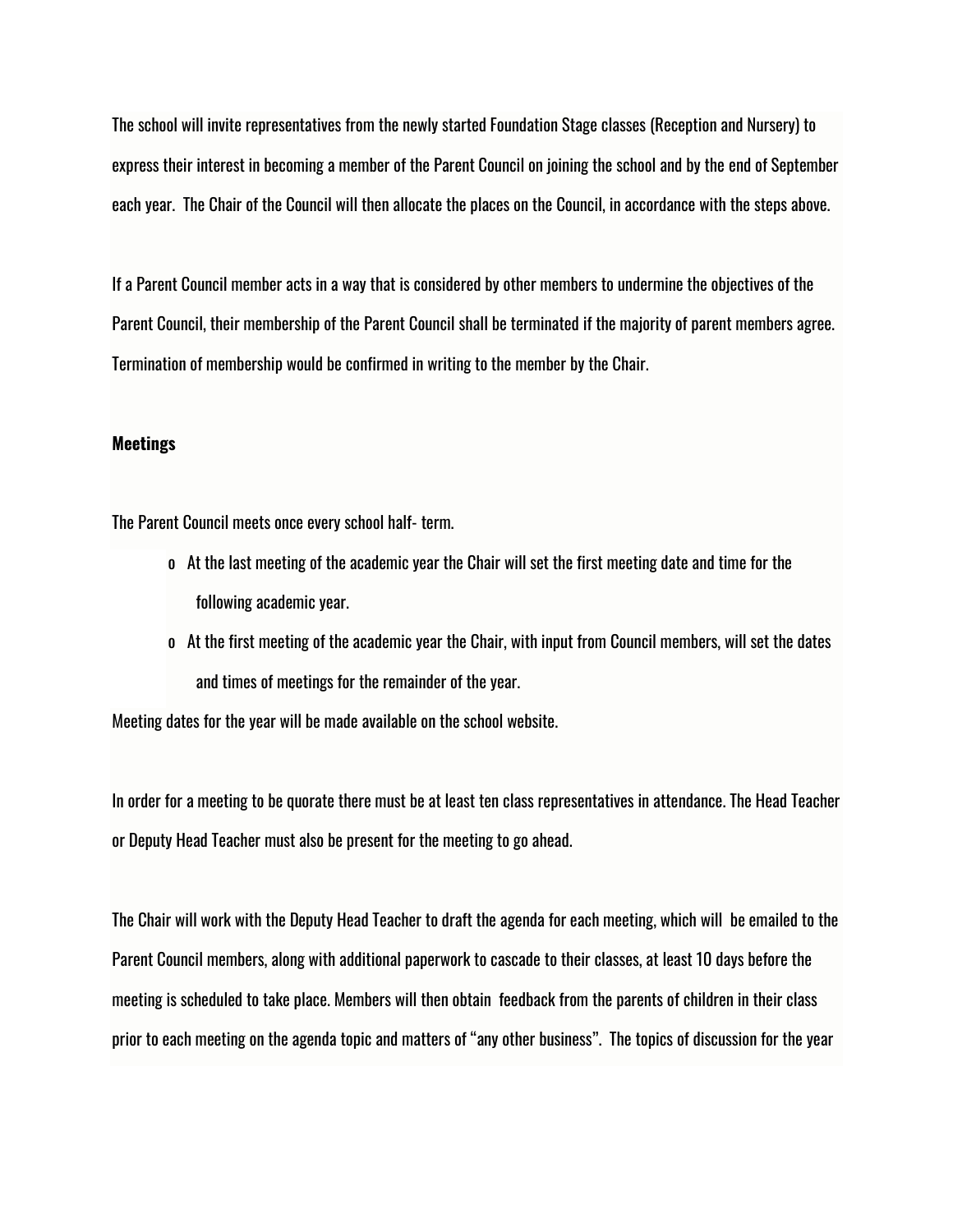will be cascaded to each class by the Parent Council Reps and are also available on the school website. Paper copies are available on request from the School Office for those without internet access.

Should a vote be necessary to make a decision, each parent member at the meeting will have one vote, with the Chair having a casting vote in the event of a tie.

All meetings must be minuted and a copy of the minutes provided to the Head Teacher for approval before publication. These will then be made available to the whole school community and teachers via the school website, the school newsletter & emailed to parents via the Parent Council representatives of each class.

## **Appendix I**

### **Role of the Chair**

The Chair will lead the Council, working with the Deputy Head Teacher to set agendas, circulating agendas, chairing meetings, representing the group to the Head Teacher or Governing Body. They will be required to sign off minutes/other communications and ensure Parent Council keep to the Terms of Reference and adhere to the Code of Conduct. In addition, they may be invited to produce appropriate material for Open Days etc, & assist with the design of surveys and questionnaires. They will positively promote the role of the Parent Council. Should a vote be necessary to make a decision, each parent member at the meeting will have one vote, with the Chair having a casting vote in the event of a tie. The Chair will also be responsible for determining the membership of the Council for the next academic year, in accordance with steps outlined in the "Membership" section of these Terms of Reference.

### **Role of Vice Chair**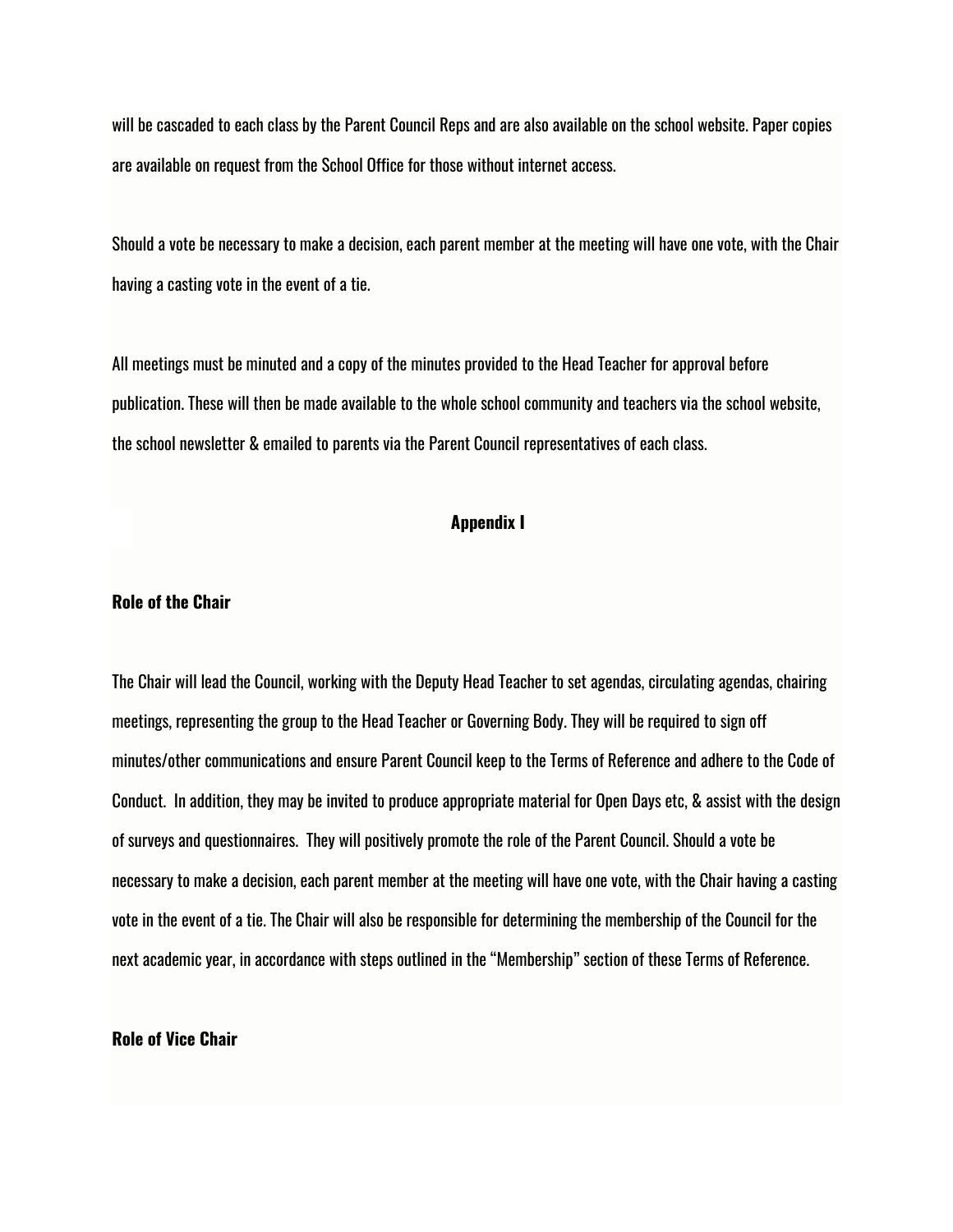The Vice Chair will attend & chair meetings in the absence of the Chair.

## **Role of Secretary**

The Secretary will take the minutes of each meeting. These should be submitted to the Chair within 7 days of the meeting, where possible, for subsequent approval from the Deputy or Head Teacher. The Secretary will be responsible for collating and photocopying documentation to be used at each meeting, using school resources.

#### **Role of Class Members ("members")**

The Chair will email details of the next meeting and discussion topic to all members at least 10 days in advance of the proposed date of meeting. Each member is expected to cascade that information to their classes giving them at least 7 days notice and invite feedback/ideas and suggestions in advance of the meeting. Members are expected to attend each meeting or ask another member of the forum (ideally from the same year group) to represent them at the meeting where possible. Members are encouraged to participate in discussions and positively represent the views of their classes. When the minutes have been approved, members should forward these by email to their classes. It is the responsibility of each member to work with their PSA class rep to maintain an up to date parent email list for their class.

Each member will have the opportunity to raise matters pertaining to their classes under "Any Other Business" so long as it falls within the scope of the Parent Council.

The Chair may invite members to set up & attend sub-groups to assist with the production of questionnaires and other information for parents and the school. They will be expected to report back findings to the group under the guidance of the Chair.